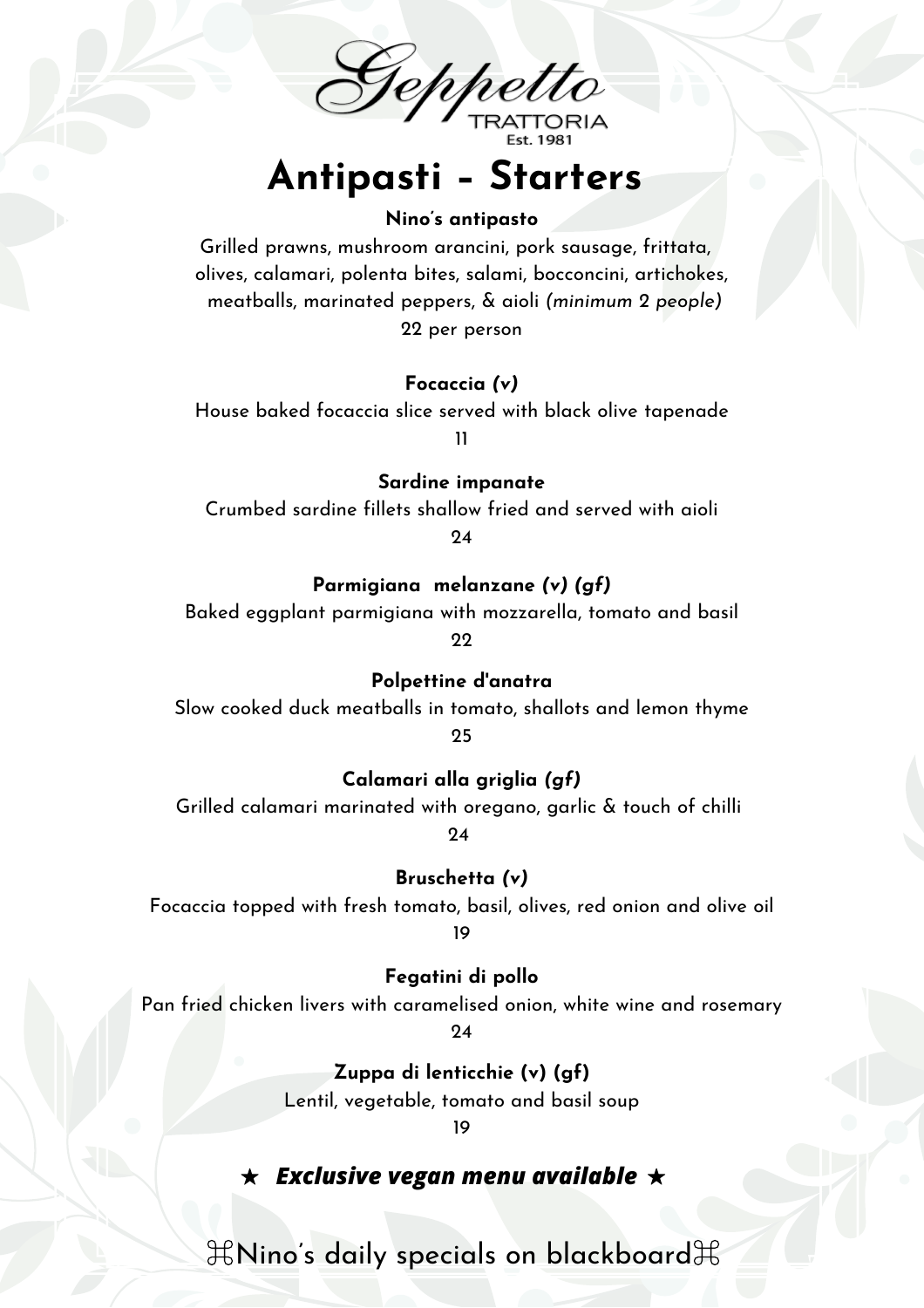

# **Primi - Pasta e Risotto**

**Agnolotti ai tre funghi** *(v)*

Homemade large pasta parcels filled with porcini, swiss brown & portobello mushrooms served with sage and butter reduction 24 entrée / 38 main

#### **Spaghetti alla pescatora** *(gf optional)*

Spaghetti tossed with prawns, calamari, mussels, fish fillet, garlic, tomato & basil 26 entrée / 38 main

#### **Risotto alla barbabietola (gf)(v)**

Roasted beetroot & lemon thyme risotto with aged pecorino cheese & almonds 22 entrée / 34 main

#### **Gnocchi alla bolognese**

Homemade potato gnocchi with a traditional slow cooked Wagyu beef mince, tomato, red wine and basil sauce 24 entrée / 38 main

#### **Conchiglie gorgonzola (v) (gf optional)**

Shell shaped pasta with creamy gorgonzola sauce, walnuts & black pepper 23 entrée / 35 main

> **Pasta del giorno** Pasta of the day – please refer to the blackboard



### **Bambini – Kids menù**

Spaghetti or Penne with one of these sauces:

Bolognese/Napoli/Carbonara (*Gluten free pasta available with any of these sauces*)

18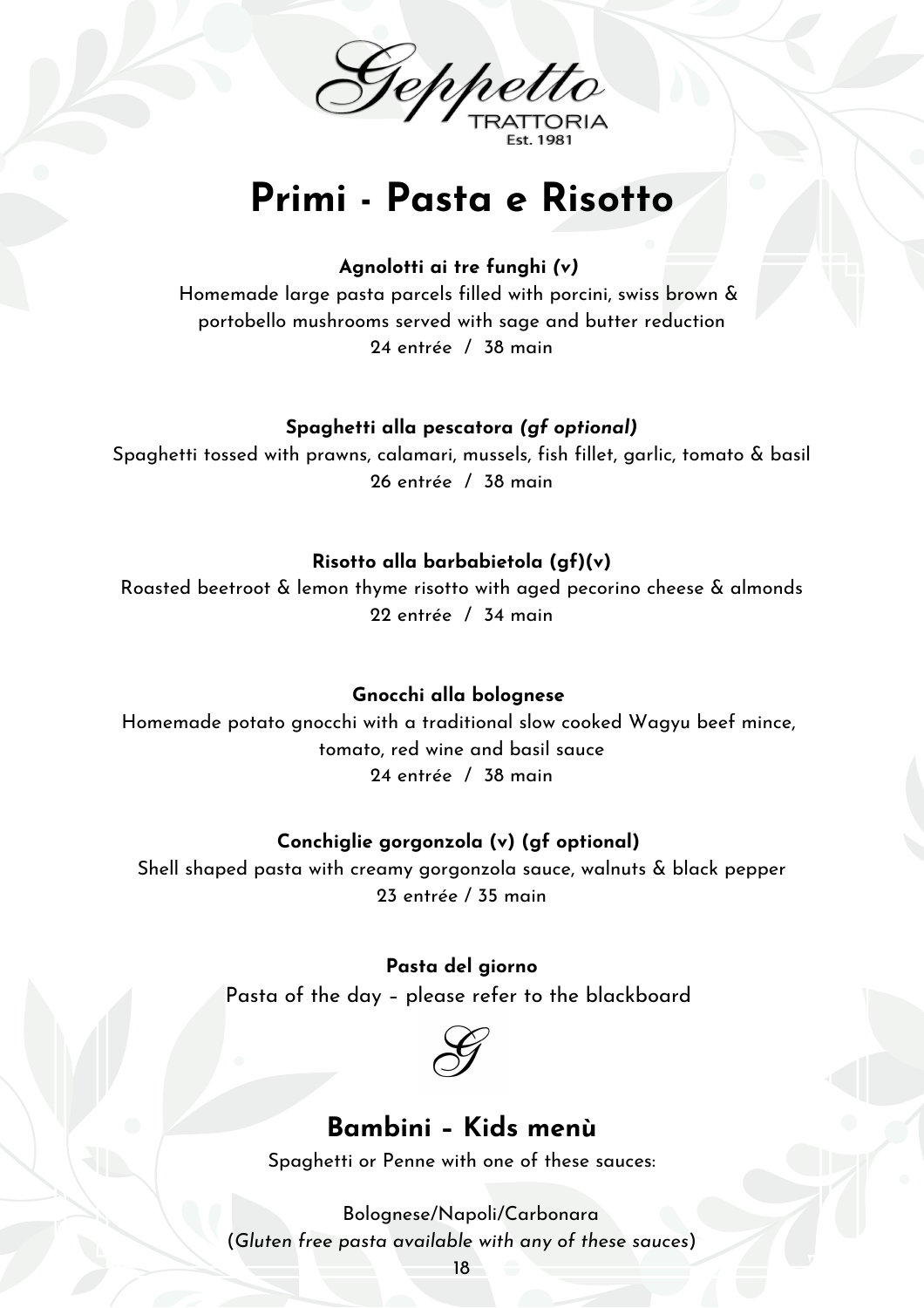Geppetto

# **Secondi – Main Courses**

#### **Porchetta e peperonata** *(gf)*

Crispy roasted pork loin rolled with herbs served with a white wine reduction, alongside baked peppers, onion and potatoes

41

#### **Pesce del giorno (gf)**

Grilled fish fillet (200g) of the day served with roasted herbed potatoes & salsa verde

42

#### **Peperoni ripieni (v) (gf)**

Baked capsicum filled with a parmesan & herb risotto, gratinated with mozzarella and Napoli sauce 36

#### **Capretto alla pignata (gf)**

Braised goat in tomato, rosemary and onion served with grilled polenta 42

#### **Vitello all'avena**

Veal medallions breadcrumbed with rolled oats & lemon zest served with coleslaw & roasted potatoes 40

#### **Bistecca alla griglia (gf)**

Grilled prime eye-fillet (250g - *Gippsland*) plated with a rich red wine reduction, sweet potato mash & pea puree 48

#### **Contorni – Sides (gf)**

Spinaci – wilted spinach, garlic, olive oil Patate arrostite – roasted potatoes with fresh herbs Insalata – mixed leaf salad, tomato, red onion and olives Polenta – grilled polenta wedges with paprika aioli Verdure – vegetables sautéed with garlic and olive oil Patatine fritte – fried potato chips w. aioli

14